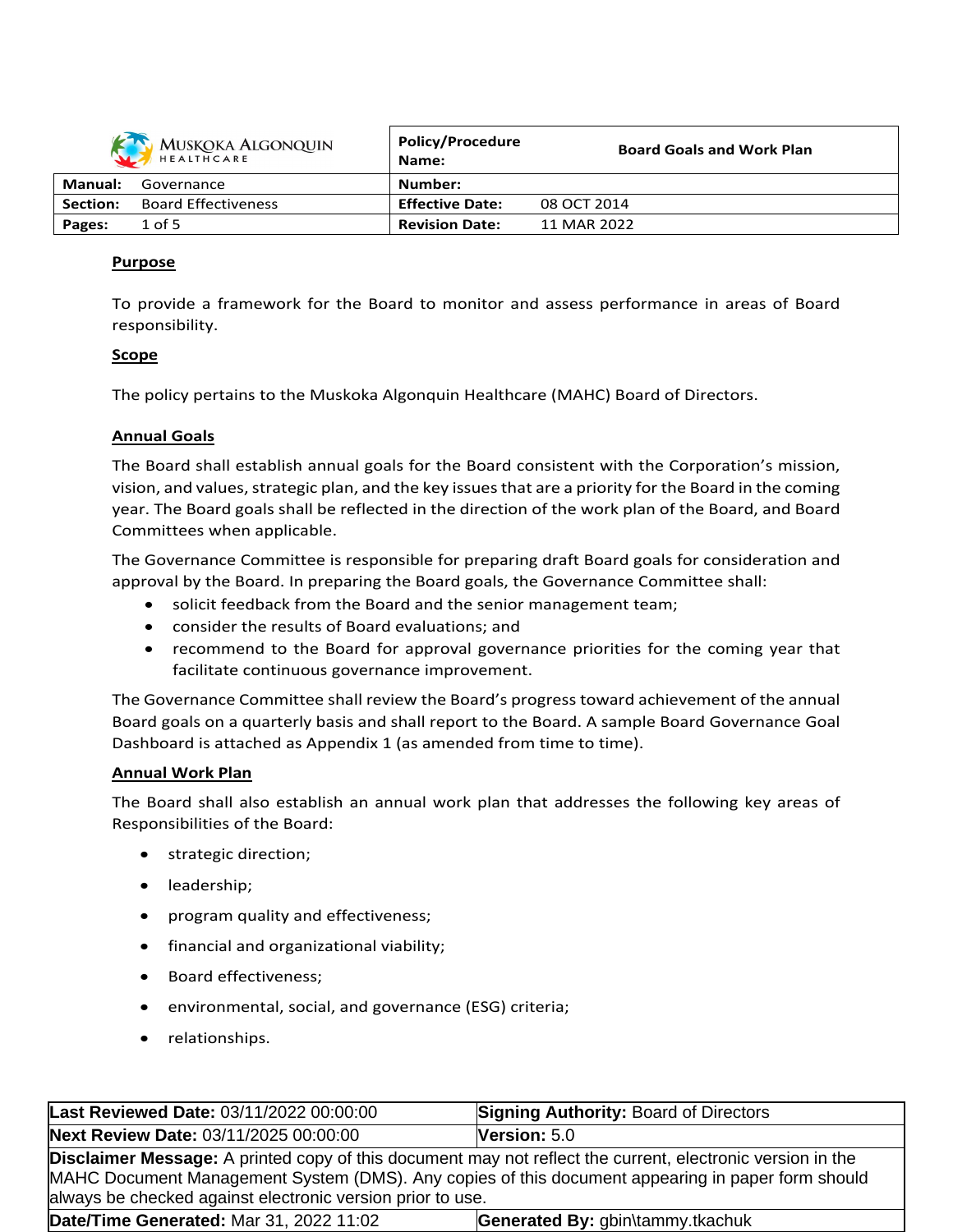|                | <b>MUSKOKA ALGONQUIN</b><br>HEALTHCARE | Policy/Procedure<br>Name: | <b>Board Goals and Work Plan</b> |
|----------------|----------------------------------------|---------------------------|----------------------------------|
| <b>Manual:</b> | Governance                             | Number:                   |                                  |
| Section:       | <b>Board Effectiveness</b>             | <b>Effective Date:</b>    | 08 OCT 2014                      |
| Pages:         | $2$ of 5                               | <b>Revision Date:</b>     | 11 MAR 2022                      |

A Sample Board work plan is attached as Appendix 2 (as amended from time to time). The Board shall evaluate its success in the achievement of its work plan annually as part of the annual Board evaluation process and at the Board meeting prior to the annual Members' meeting. The Governance Committee shall monitor the Board's progress towards the achievement of its annual work plan quarterly and shall report to the Board.

Board Committeesshall also develop annual Committee goals and work plansfor Board approval. A sample Board Committee annual work plan is attached as Appendix 3.

## **Cross References**

Responsibilities of the Board Policy

#### **Notes**

This material has been prepared solely for the use at Muskoka Algonquin Healthcare. Muskoka Algonquin Healthcare accepts no responsibility for the use of this material by any person or organization not associated with Muskoka Algonquin Healthcare. No part of this document may be reproduced in any form for publication without permission of Muskoka Algonquin Healthcare.

#### **Appendices**

- Appendix 1 Board Governance Goal Dashboard
- Appendix 2 Sample Board Work Plan
- Appendix 3 Sample Board Committee Annual Work Plan

| Last Reviewed Date: 03/11/2022 00:00:00                                                                                                                                                                                | <b>Signing Authority: Board of Directors</b> |  |  |  |  |
|------------------------------------------------------------------------------------------------------------------------------------------------------------------------------------------------------------------------|----------------------------------------------|--|--|--|--|
| Next Review Date: 03/11/2025 00:00:00                                                                                                                                                                                  | Version: 5.0                                 |  |  |  |  |
| <b>Disclaimer Message:</b> A printed copy of this document may not reflect the current, electronic version in the<br>MAHC Document Management System (DMS). Any copies of this document appearing in paper form should |                                              |  |  |  |  |
| always be checked against electronic version prior to use.                                                                                                                                                             |                                              |  |  |  |  |
| Date/Time Generated: Mar 31, 2022 11:02<br>Generated By: gbin\tammy.tkachuk                                                                                                                                            |                                              |  |  |  |  |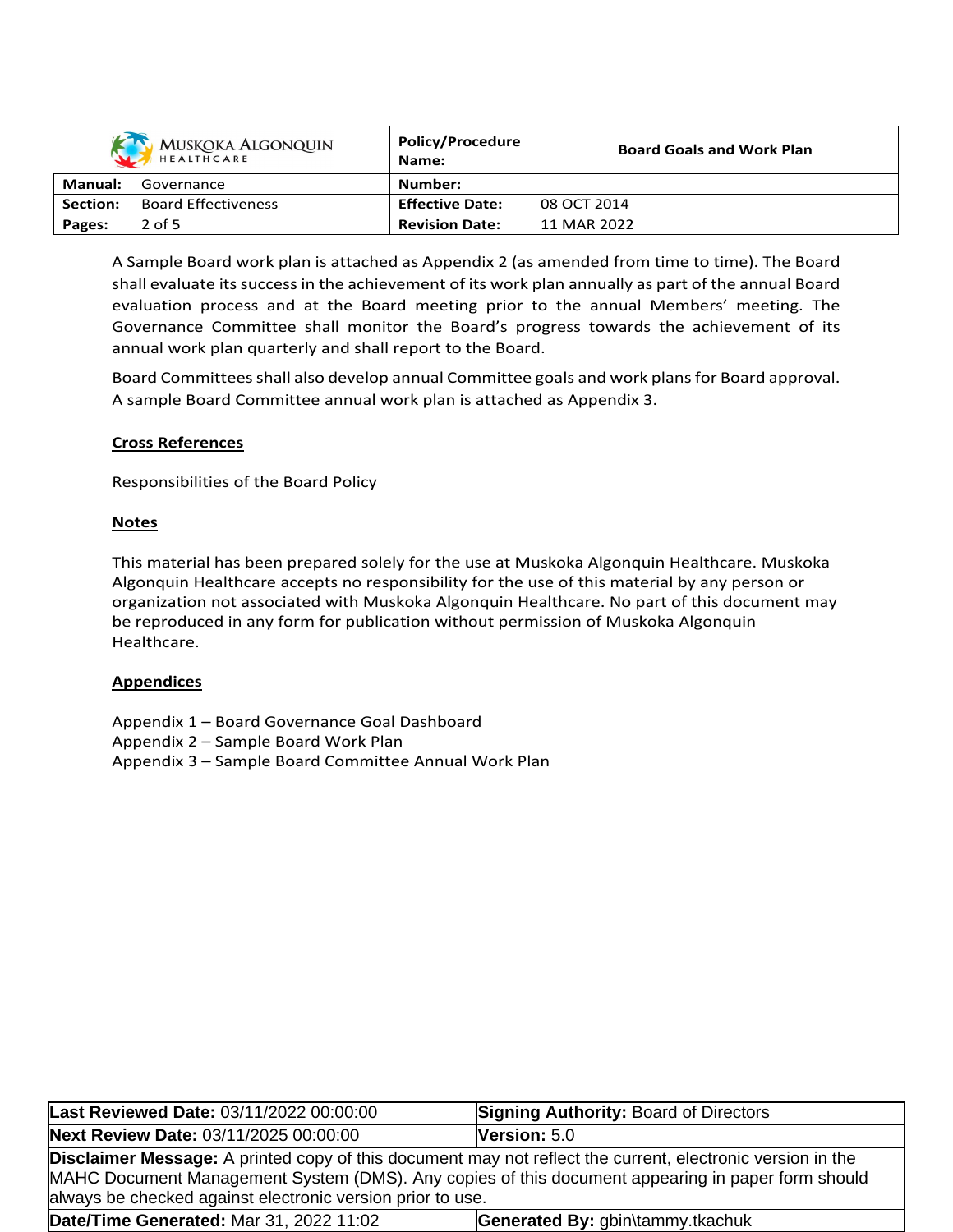|                | MUSKOKA ALGONQUIN          | <b>Policy/Procedure</b><br>Name: | <b>Board Goals and Work Plan</b> |
|----------------|----------------------------|----------------------------------|----------------------------------|
| <b>Manual:</b> | Governance                 | Number:                          |                                  |
| Section:       | <b>Board Effectiveness</b> | <b>Effective Date:</b>           | 08 OCT 2014                      |
| Pages:         | 3 of 5                     | <b>Revision Date:</b>            | 11 MAR 2022                      |

## **Appendix 1 – Board Governance Goal Dashboard**

# **ANNUAL BOARD GOVERNANCE IMPROVEMENT GOALS YYYY**

#### **STATUS REPORT**

This report has been developed to aid the Governance Committee in its monitoring responsibilities of achieving the Annual Board *Governance Improvement Goals and identify any remedial action required. The following goals were Board approved DD/MM/YYYY.*

| Goal 1:<br>Deliverable(s) |  |  |
|---------------------------|--|--|
| ∣□                        |  |  |
| ∣□                        |  |  |
|                           |  |  |
|                           |  |  |

| Goal 2:<br>Deliverable(s) |  |
|---------------------------|--|
| IГ                        |  |
| IП                        |  |
|                           |  |

| Goal 3:             |          |                      |                   |
|---------------------|----------|----------------------|-------------------|
| Deliverable(s)      |          |                      |                   |
| $\Box$              |          |                      |                   |
| $\Box$              |          |                      |                   |
|                     |          |                      |                   |
|                     |          |                      |                   |
|                     |          |                      |                   |
| Legend              |          |                      |                   |
| $\square$ Scheduled | Achieved | Behind schedule<br>₩ | Not achieved<br>۰ |

| Last Reviewed Date: 03/11/2022 00:00:00                                                                                                                                                                                                                                              | <b>Signing Authority: Board of Directors</b> |
|--------------------------------------------------------------------------------------------------------------------------------------------------------------------------------------------------------------------------------------------------------------------------------------|----------------------------------------------|
| Next Review Date: 03/11/2025 00:00:00                                                                                                                                                                                                                                                | Version: $5.0$                               |
| <b>Disclaimer Message:</b> A printed copy of this document may not reflect the current, electronic version in the<br>MAHC Document Management System (DMS). Any copies of this document appearing in paper form should<br>always be checked against electronic version prior to use. |                                              |
| Date/Time Generated: Mar 31, 2022 11:02                                                                                                                                                                                                                                              | Generated By: gbin\tammy.tkachuk             |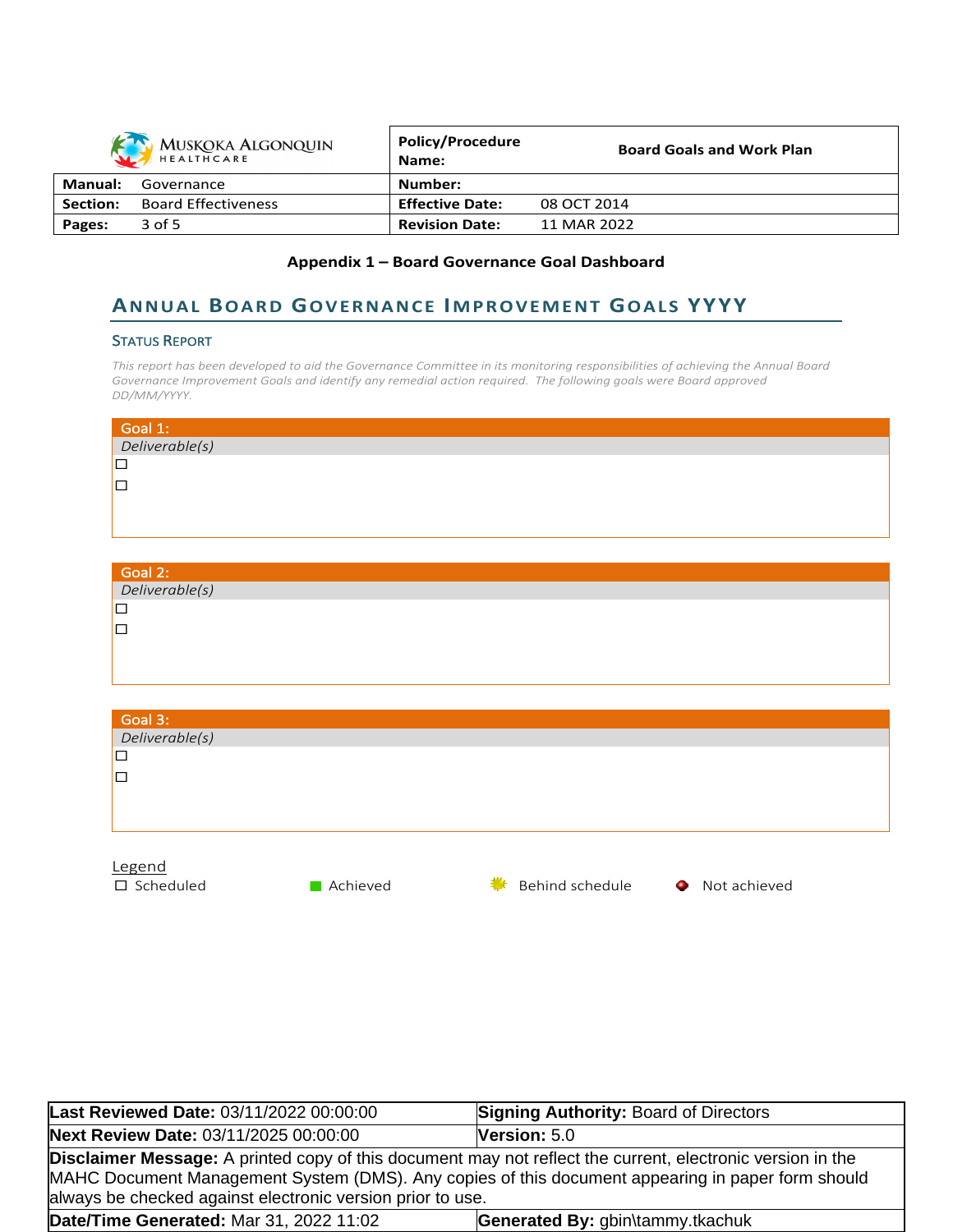|          | <b>MUSKOKA ALGONQUIN</b><br>HEALTHCARE | <b>Policy/Procedure</b><br>Name: | <b>Board Goals and Work Plan</b> |
|----------|----------------------------------------|----------------------------------|----------------------------------|
| Manual:  | Governance                             | Number:                          |                                  |
| Section: | <b>Board Effectiveness</b>             | <b>Effective Date:</b>           | 08 OCT 2014                      |
| Pages:   | 4 of 5                                 | <b>Revision Date:</b>            | 11 MAR 2022                      |

## **Appendix 2 – Sample Board Work Plan**



# **Board of Directors YYYY Work Plan**

|                                                 | Committee | September | October | November | December | Vienuer | February | March | April | VeW | June |
|-------------------------------------------------|-----------|-----------|---------|----------|----------|---------|----------|-------|-------|-----|------|
|                                                 |           |           |         |          |          |         |          |       |       |     |      |
| 1.0 Program Quality & Effectiveness             |           |           |         |          |          |         |          |       |       |     |      |
| 1.1 <enter deliverables=""></enter>             |           |           |         |          |          |         |          |       |       |     |      |
| 1.2                                             |           |           |         |          |          |         |          |       |       |     |      |
| 2.0 Strategic Direction                         |           |           |         |          |          |         |          |       |       |     |      |
| 2.1                                             |           |           |         |          |          |         |          |       |       |     |      |
| 2.2                                             |           |           |         |          |          |         |          |       |       |     |      |
| 3.0 Leadership                                  |           |           |         |          |          |         |          |       |       |     |      |
| 3.1                                             |           |           |         |          |          |         |          |       |       |     |      |
| 3.2                                             |           |           |         |          |          |         |          |       |       |     |      |
| 4.0 Financial and Organizational Viability      |           |           |         |          |          |         |          |       |       |     |      |
| 4.1                                             |           |           |         |          |          |         |          |       |       |     |      |
| 4.2                                             |           |           |         |          |          |         |          |       |       |     |      |
| 5.0 Board Effectiveness                         |           |           |         |          |          |         |          |       |       |     |      |
| 5.1                                             |           |           |         |          |          |         |          |       |       |     |      |
| $5.2$                                           |           |           |         |          |          |         |          |       |       |     |      |
| <b>6.0 Relationships</b>                        |           |           |         |          |          |         |          |       |       |     |      |
| 6.1                                             |           |           |         |          |          |         |          |       |       |     |      |
| $6.2$                                           |           |           |         |          |          |         |          |       |       |     |      |
| 7.0 Environmental, social, and governance (ESG) |           |           |         |          |          |         |          |       |       |     |      |
| 7.1                                             |           |           |         |          |          |         |          |       |       |     |      |
| 7.2                                             |           |           |         |          |          |         |          |       |       |     |      |
|                                                 |           |           |         |          |          |         |          |       |       |     |      |
| 8.0 Reports<br>8.1                              |           |           |         |          |          |         |          |       |       |     |      |
| 8.2                                             |           |           |         |          |          |         |          |       |       |     |      |
|                                                 |           |           |         |          |          |         |          |       |       |     |      |
| 9.0 Education                                   |           |           |         |          |          |         |          |       |       |     |      |
| 9.1<br>9.2                                      |           |           |         |          |          |         |          |       |       |     |      |
|                                                 |           |           |         |          |          |         |          |       |       |     |      |

| Last Reviewed Date: 03/11/2022 00:00:00                                                                                                                                                                                                                                       | <b>Signing Authority: Board of Directors</b> |  |  |  |  |
|-------------------------------------------------------------------------------------------------------------------------------------------------------------------------------------------------------------------------------------------------------------------------------|----------------------------------------------|--|--|--|--|
| Next Review Date: 03/11/2025 00:00:00                                                                                                                                                                                                                                         | Version: $5.0$                               |  |  |  |  |
| Disclaimer Message: A printed copy of this document may not reflect the current, electronic version in the<br>MAHC Document Management System (DMS). Any copies of this document appearing in paper form should<br>always be checked against electronic version prior to use. |                                              |  |  |  |  |
| <b>Date/Time Generated: Mar 31, 2022 11:02</b><br>Generated By: gbin\tammy.tkachuk                                                                                                                                                                                            |                                              |  |  |  |  |